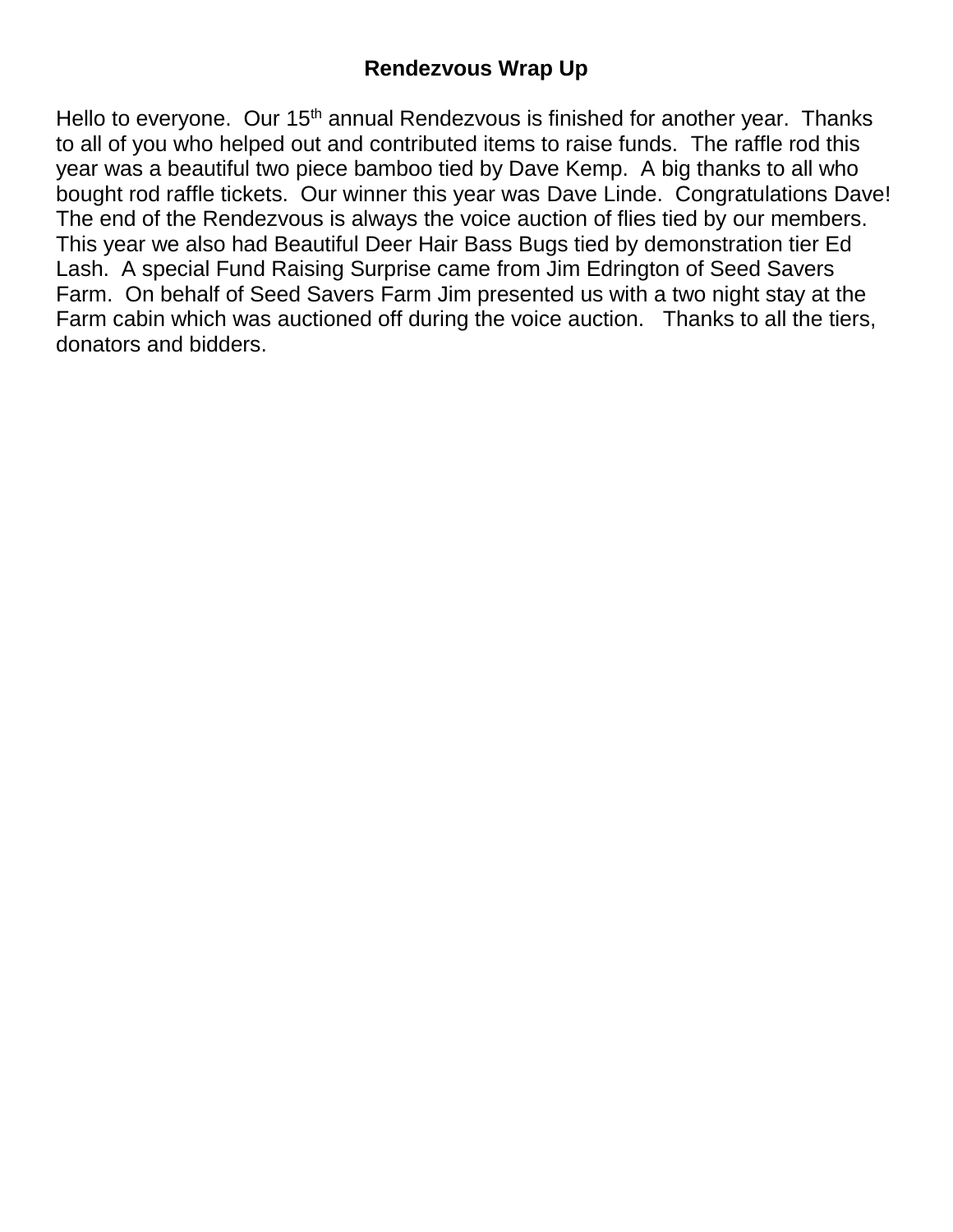

**Vendors** 

**Admiring the Dave Kemp Bamboo Raffle Rod** 

This year our Rendezvous was held at The Eagles in Monticello. This is a new location and the facility was wonderful. It is larger than our previous facility and even though we had lots of tables and chairs set up there were still more in reserve. At the 2014 Rendezvous you decided to hold the Rendezvous in 2015 and 2016 at The Eagles so we will be there again in 2016. If you have never attended the Rendezvous you should make the effort.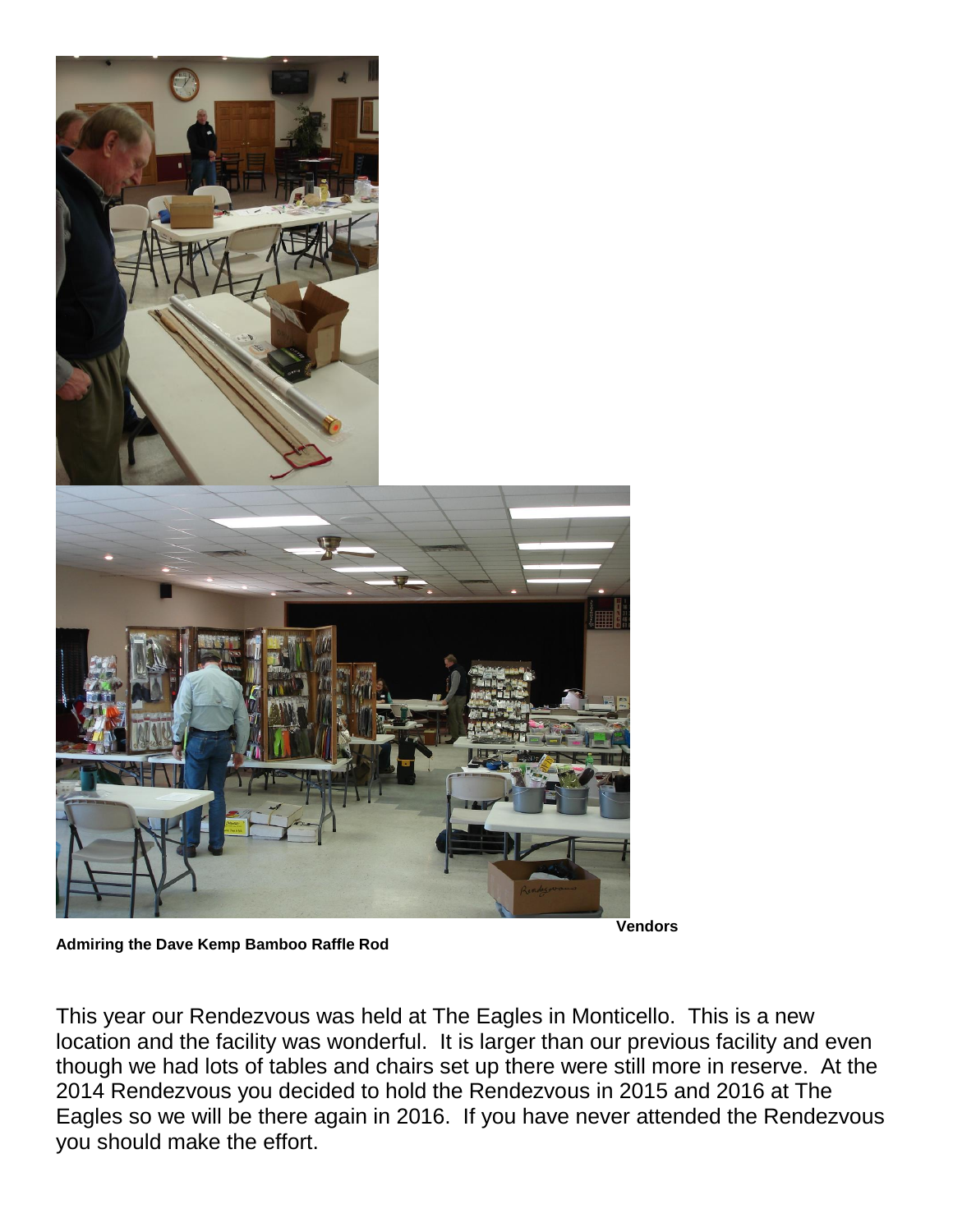In 2014 the members wanted to add speakers to our program. This year our speakers were Jim Edrignton???? Of Seed Savers Farm. Jim had a presentation not just about Seed Savers Farm but about the Brook Trout that use part of the farm as their habitat. There is an October workday scheduled at the farm this year. Details will appear on our Web Site so please check frequently. Our other presenters were Joe Wedum and Dale Sanders. For several years Joe and Dale have developed and refined their air brushing technique for fur feather and hair as well as for poppers. Those attending received an excellent overview of the use of air brushing for fly tying. While not actually a presenter a last minute addition was demonstration fly tier Ed Lash. Ed tied some beautiful spun deer hair bugs during the entire day. This is truly an art form and we were all lucky to have Ed demonstrating his art.



 **Air Brushing Demonstration** 

 **Dale Sanders Discusses Air Brushing** 

Speakers for next year are still not selected. If you have any suggestions please let us know as soon as possible.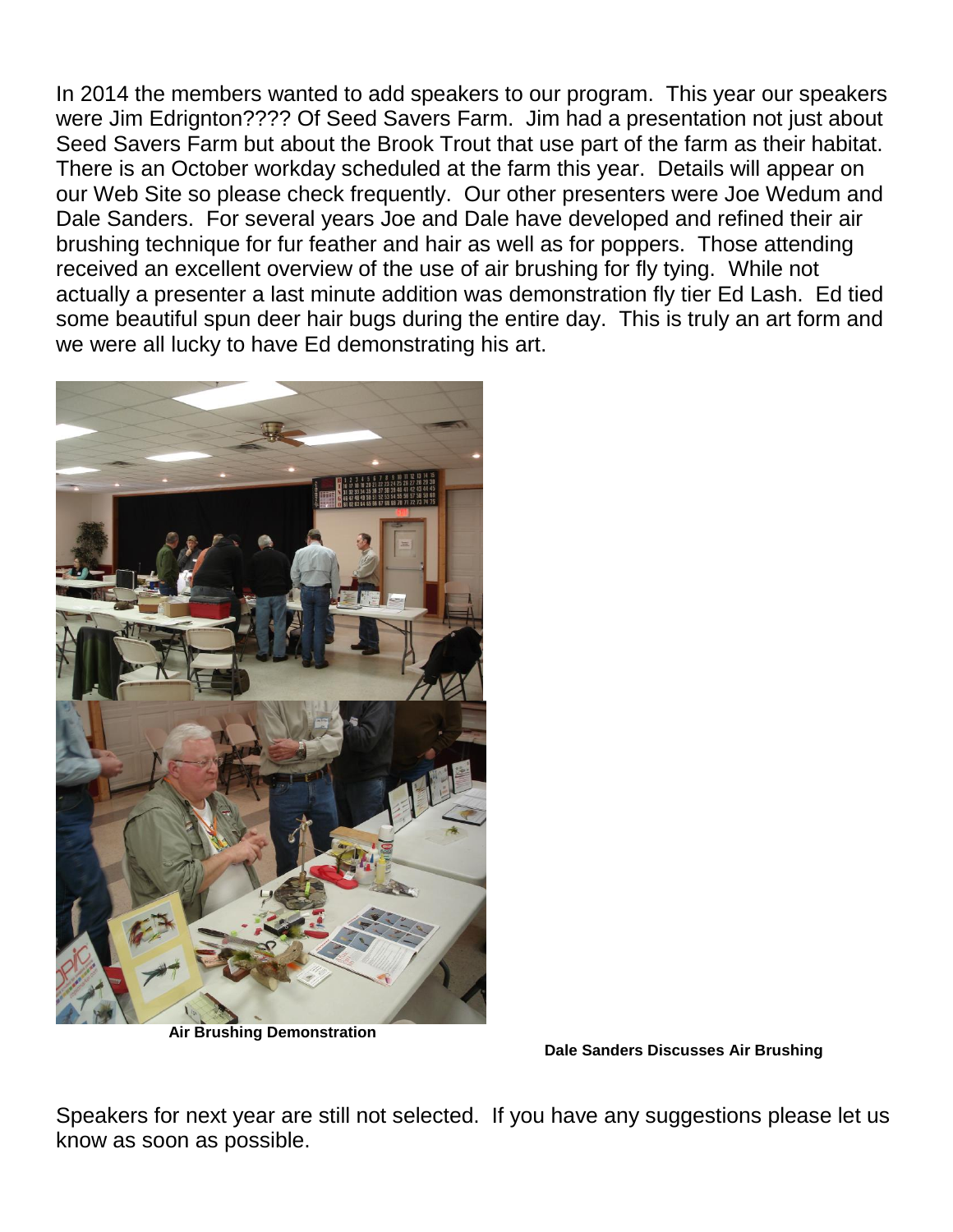**Ed Lash tying Spun Deer Hair Bass Bugs** 



Our cash donations were down this year. I hope we will be having more donations in 2016. When you are considering your year end donations please give Spring Creeks a thought.

The 16<sup>th</sup> Rendezvous date is tentatively set for March 26, 2016.

The 2016 mailing will reflect a change in our raffle tickets. Instead of receiving two books of tickets you will receive one book. Instead of the price of the tickets being \$1.00 each or 12 for \$10.00 in 2016 tickets will be \$2.00 each or 12 for \$20.00. Our costs have gone up and ticket sales are stagnate. We need to generate some money to continue supporting conservation for trout in Iowa.

Currently we are in search of conservation projects for 2015. If you know of any please let us know.

At the business meeting the issue of Spring Creeks activities was discussed. Over the past couple of years it seems attendance is by the same few members. The question of continued activities was discussed and it was decided at least for the time being to continue the litter pick up and picnic as well as the trout outing. We will only do one litter pick up on McCloud Run in Cedar Rapids. There will be a pick up on a yet to be named trout stream with the view that the opportunity to do a bit of fishing in a nicer environment would attract better attendance. The litter pick up during the Trout Outing will continue as before. Dates and details will appear on the Web Site. Please check. One overlooked aspect of activities by Spring Creeks is solitary conservation activities by members. If you do any conservation activities directed mainly for trout please let a club officer know so your hours of work can be included in the annual report to TU.